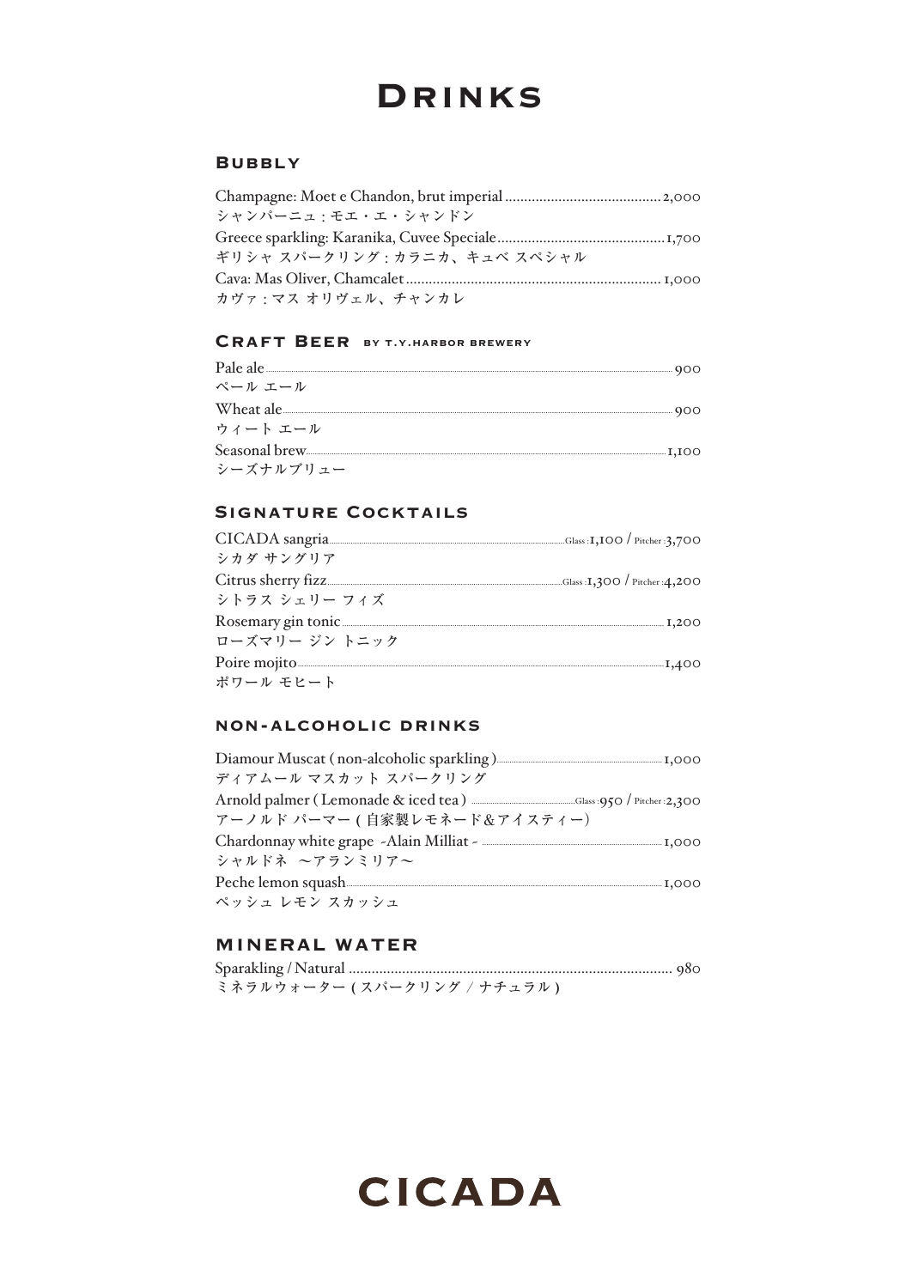# **CICADA**

### Wines at cicada

At CICADA we have chosen to serve wines that not only compliment our Mediterranean inspired menu, but also that will bring you simple drinking pleasure as well as enhance your total experience. Through the wine, we can also celebrate a new or different culture. we are looters of foreign countries, we are importing of slices of life from small towns and villages around the globe. We do not want them to make wine for us, we want to take their wine and enjoy and experience the differences and variety of life. Wine is about differences and it celebrates individuality and originality. With an open mind and a sense of adventure, we can get a taste of the whole world without leaving Tokyo. We are lucky indeed.

The CICADA wine program makes it easy and fun for you to enjoy and learn about wine with a sense of adventure, too. Along with the more well-known wine makers, we offer many country wines from small artisan producers from France, Italy and Spain. We present three formats including; by the 150 ml glass and 450 ml carafe (over 30 selections) and whole bottles. Our staff here at CICADA is well trained and familiar with all the wines we offer and can assist you in choosing a wine or wines to pair your dishes. It is our goal to make wine exciting and approachable, ultimately enhancing your experience.

To show our wines at their best, we use Riedel glasses.

#### Wine pour guide;

Sparkling wine – glass 150ml Wines – glass 150ml, carafe 450ml (75ml tasting at bar) Dessert wine-60ml Cognac, brandy –  $45$ ml  $Grapha - 45$  ml

Vintages subject to change, corked wines are an occasional reality…

Corkage – ¥4,000 per 750 ml. bottle, ¥8,000 per 1.5 L magnum, maximum 2 bottles per reservation, Please inform us when making a reservation, thanks

All menu prices include sales tax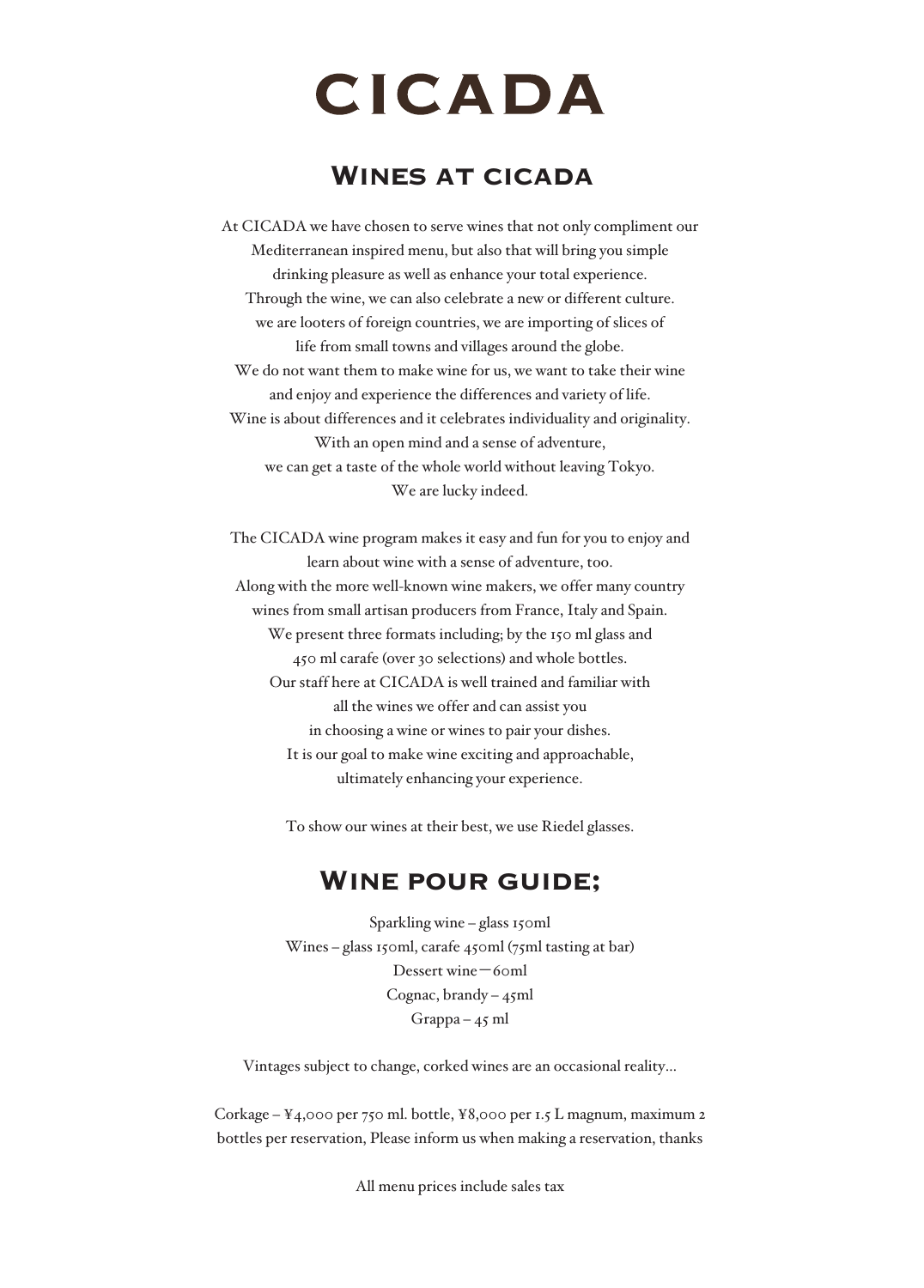# BY THE GLASS

| <b>WHITE &amp; ROSE, ORANGE</b>                                                                        | glass       | carafe        |
|--------------------------------------------------------------------------------------------------------|-------------|---------------|
| Soalheiro, ALLO, Portugal '20<br>ソアリェイロ、アロ、ポルトガル                                                       |             | 1,100 3,300   |
| Chateau Khoury, Reve Blanc, Bekaa, Lebanon '18<br>シャトー クーリ、レーヴ ブラン、ベッカー ヴァレー、レバノン                      |             | 1,460 4,380   |
| Yarden, Chardonnay, Golan heights, Israel '20<br>ヤルデン、シャルドネ、ゴライン ハイツ、イスラエル                             |             | $1,650$ 4,950 |
| Bodegas Muga, Muga Blanco, Rioja, Spain '19<br>ボデガス ムガ、ムガ ブランコ、リオハ、スペイン                                | 1,200,3,600 |               |
| Pazo de Villarei, Albarino, Rias Baixas, Spain '20<br>パソ デ ヴィジャレイ、アルバリーニョ、リアス バイシャス、スペイン               | 1,400 4,200 |               |
| Valdibella, Munir, Sicilia, Italia '19<br>ヴァルディベッラ、ムニール、シチリア、イタリア                                      |             | 1,100 3,300   |
| Alice Salento, Verdeca, Puglia, Italia '20<br>アリーチェ サレント、ヴェルデカ、プーリア、イタリア                               |             | 1,200 3,600   |
| Villa Vallombrosa, Cuvee Prunelle Rose, Provence, France '20<br>ヴィラ ヴァロンブローザ、プルネル ロゼ、プロヴァンス、フランス       |             | 1,100 3,300   |
| Mas Saint Laurent, Picpoul de Pinet, Languedoc, France '18<br>マス サン ローラン、ピクプールド ピネ、ラングドック、フランス         |             | 1,200,3,600   |
| Coteaux de l'Ardeche, Viognier, Domaine des Granges, France '19<br>コトード ラルデッシュ、ヴィオニエ、ドメーヌ デ グランジュ、フランス |             | 1,400 4,200   |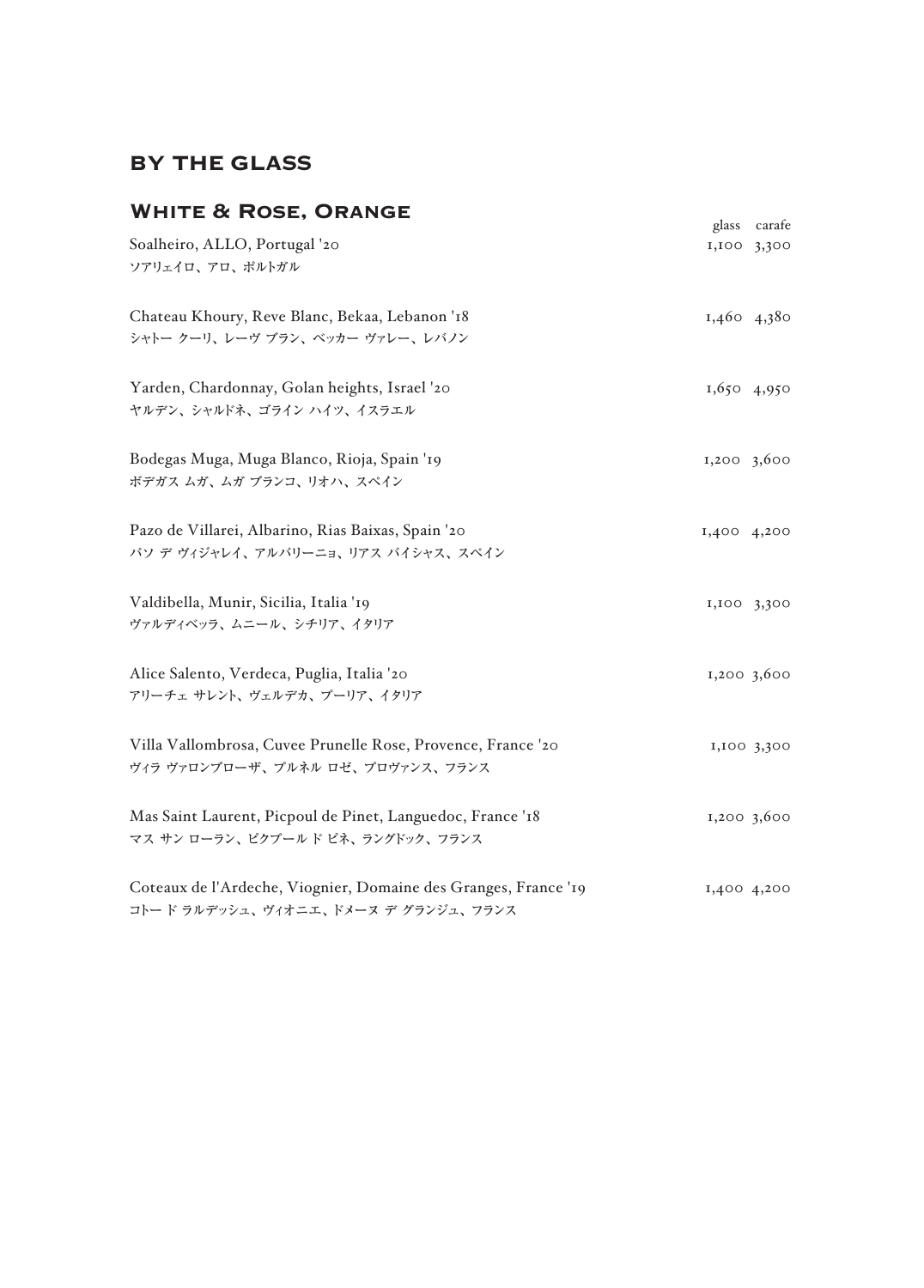# BY THE GLASS

| <b>RED</b>                                                                                              |             | glass carafe |
|---------------------------------------------------------------------------------------------------------|-------------|--------------|
| Domaine des Tourelles, Rouge, Bekaa valley, Lebanon '19<br>ドメーヌド トゥレール、ルージュ、ベッカー ヴァレー、レバノン              |             | 1,360 4,080  |
| Yarden, Merlot, Golan heights, Israel '17<br>ヤルデン、メルロー、ゴラン ハイツ、イスラエル                                    | 2,000 6,000 |              |
| Filia Gi, Limniona, Karditsa, Greece '16<br>フィリア ギ、リムニオーナ、カルディツァ、ギリシャ                                   | 1,200,3,600 |              |
| Naoussea Foundi, Xinomavro, Naoussa, Greece '16<br>ナウセア フンディ、クシノマヴロ、ナウサ、ギリシャ                            | I,400 4,200 |              |
| El Vinclo, Crianza, La Mancha, Spain '17<br>エル ヴィンクロ、クリアンサ、ラ マンチャ、スペイン                                  | 1,300 3,900 |              |
| Bodegas Maranones, Treintamil Maravedies, Vinos de Madrid '17<br>ボデガ マラニョネス、トレンタミル マラヴェディエス、ビノス デ マドリッド | 1,400 4,200 |              |
| Giuseppe Gabbas, Lillove, Sardegna, Italia '19<br>ジュゼッペ ガッバス、リロヴェ、サルデーニャ、イタリア                           | 1,300 3,900 |              |
| Laroche, Biologique, Languedoc, France '20<br>ラロッシェ、ビオロジック、ラングドック、フランス                                  | 1,200 3,600 |              |
| Domaine Francois Villard, L'Appel des Sereines, France '19<br>ドメーヌ フランソワ ヴィラール、ラペル デ スレンヌ、フランス          | I,400 4,200 |              |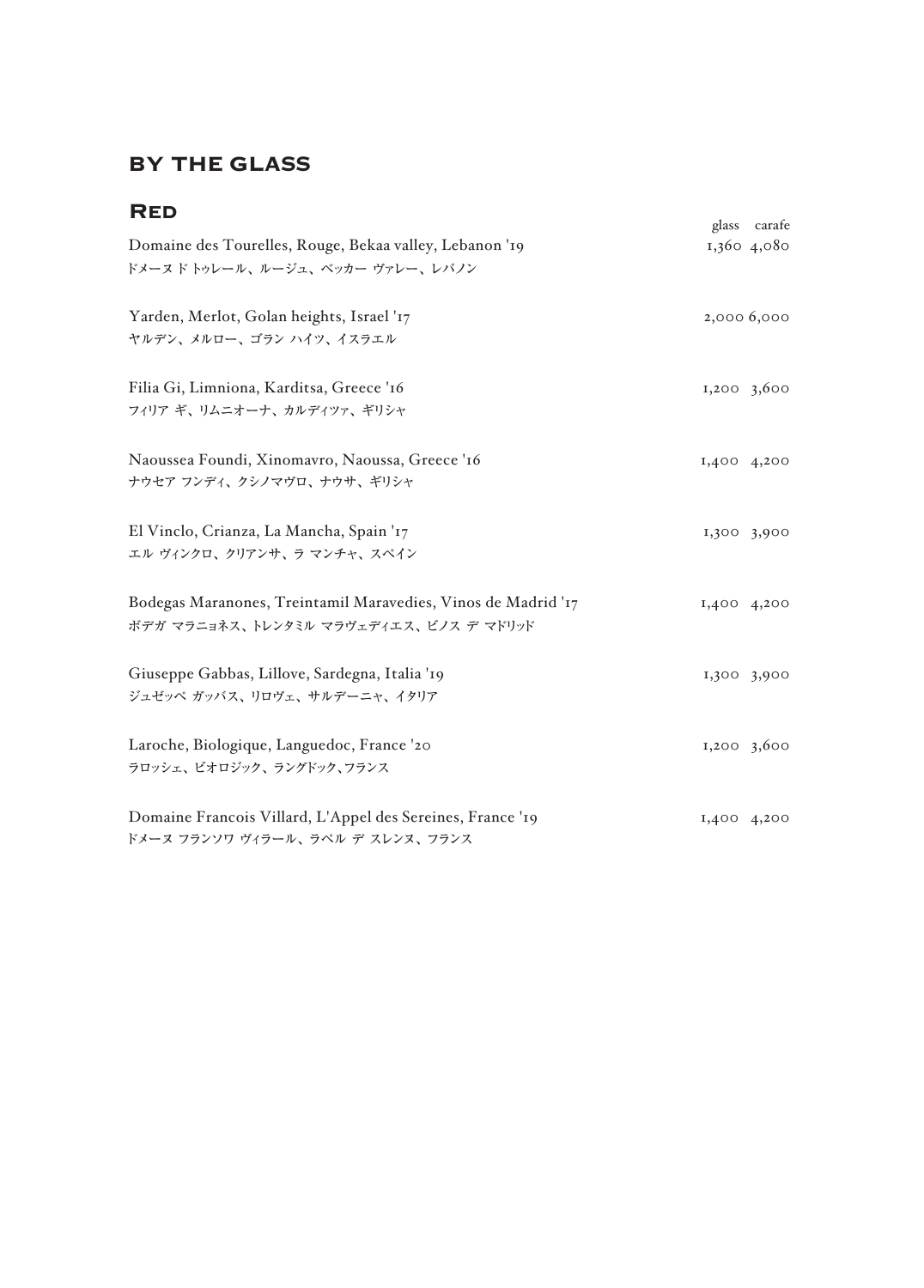#### SPARKLING

|                                                                                                              | bottle |
|--------------------------------------------------------------------------------------------------------------|--------|
| Mas Oliver, Chamcalet, Penedes, Spain<br>マス オリヴェル、チャンカレ、スペイン                                                 | 5,000  |
| Cantina Cinque Terre, Spumante, Genova, Italia<br>カンティーナ チンクエ テッレ、スプマンテ、イタリア                                 | 6,300  |
| Privat, Brut Nature, Reserva, Rose, Spain<br>プリバット、ブリュット ナトゥレ、レセルバ、ロゼ、スペイン                                   | 6,500  |
| Quinta de Curvos, Curvos Bruto, Portugal<br>キンタ デ クルヴォス、クルヴォス ブリュット、ポルトガル                                    | 8,000  |
| Karanika, Cuvee Speciale, Amyndeon, Greece<br>カラニカ、キュヴェ スペシャル、ギリシャ                                           | 8,500  |
| Poilvert-Jacques, Brut, Champagne, France<br>ポワルヴェール ジャック、フランス                                               | 9,000  |
| Moet & Chandon, Brut Imperial, Champagne, France<br>モエ エ シャンドン、ブリュット アンペリアル、フランス                             | 10,000 |
| Franck Bonville, Brut Prestiage Blanc de Blancs, Champagne, France<br>フランク ボンヴィル、ブリュット プレステージュ ブランド ブラン、フランス | 14,000 |
| Gatinois, Brut, Champagne, France<br>ガティノワ、ブリュット、フランス                                                        | 15,000 |
| Moet & Chandon, Rose Imperial, Champagne, France<br>モエ エ シャンドン、ロゼ アンペリアル、フランス                                | 16,000 |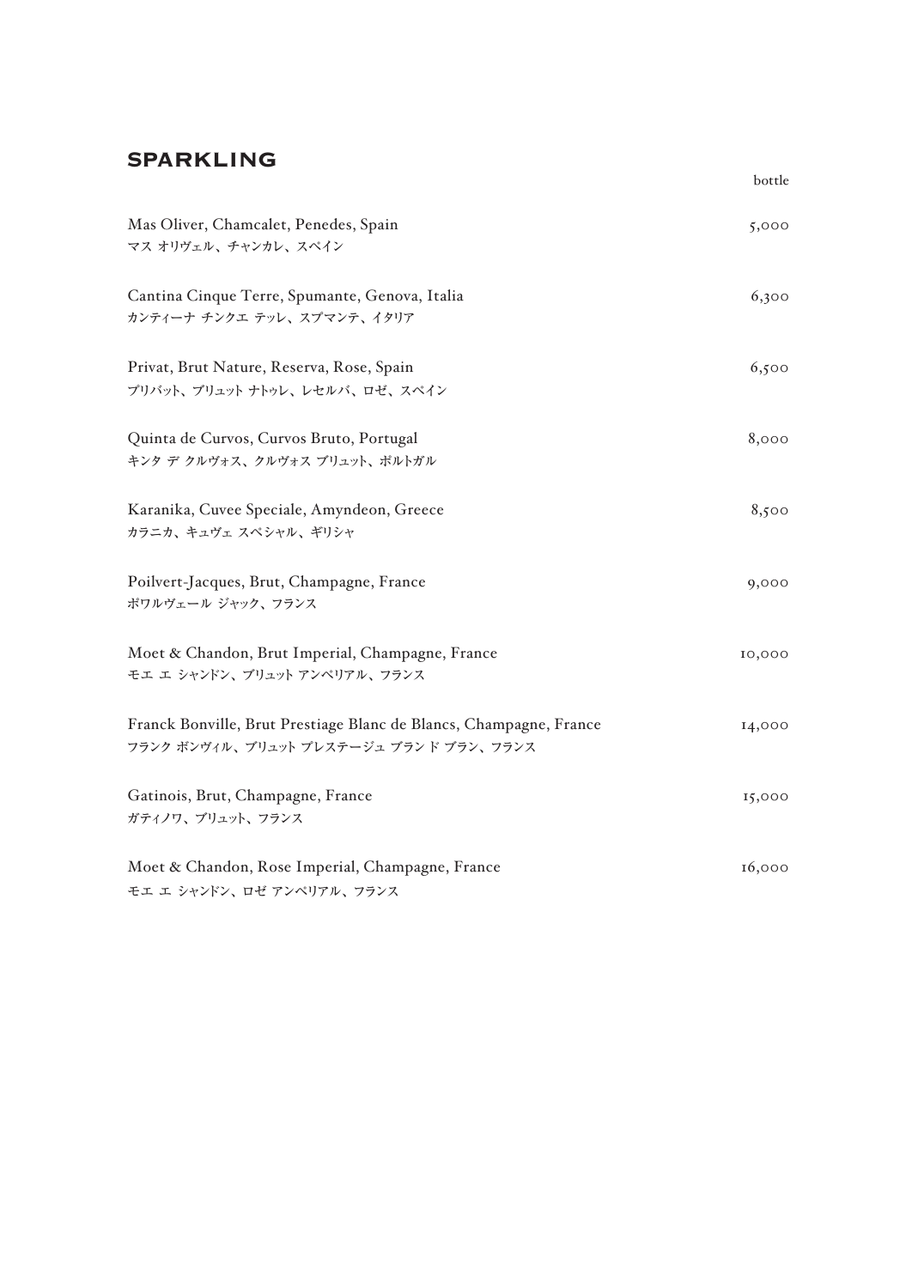### MEDITERRANEAN WHITE & ROSE

| Soalheiro, ALLO, Portugal '20<br>ソアリェイロ、アロ、ポルトガル                                         | 5,500  |
|------------------------------------------------------------------------------------------|--------|
| Papagiannakos, Granatus Rose, Attiki, Greece '19<br>パパヤナコス、グラナタス ロゼ、アティキ、ギリシャ            | 6,000  |
| Domaine des Tourelles, Blanc, Bekaa valley, Lebanon '20<br>ドメーヌドトゥレール、ブラン、ベッカー ヴァレー、レバノン | 6,200  |
| Gentilini, Robola, Cephalonia, Greece '19<br>ジェンティリーニ、ロボラ、ケファロニア、ギリシャ                    | 6,500  |
| Lykos Winery, Malagousia, Evia, Greece '19<br>リコス ワイナリー、マラグジア、エヴィア、ギリシャ                  | 7,000  |
| Chateau Khoury, Reve Blanc, Bekaa, Lebanon '18<br>シャトー クーリ、レーヴ ブラン、ベッカー ヴァレー、レバノン        | 7,300  |
| Oenos Nature, Limnos organic, Greece '17<br>エノス ナチュレ、リムノス、ギリシャ                           | 7,800  |
| Yarden, Chardonnay, Golan Heights, Israel '20<br>ヤルデン、シャルドネ、ゴラン ハイツ、イスラエル                | 8,250  |
| Tetramythos, Roditis Orange, Peloponnese, Greece '17<br>テトラミソス、ロディティス オレンジ、ペロポネソス、ギリシャ   | 8,600  |
| Oenos Nature, Thymiopoulos Estate, Noussa, Greece '18<br>エノス ナチュレ、ティミオプロス、ナウサ、ギリシャ       | 9,000  |
| Gavalas, Nykteri, Santorini, Greece '19<br>ガバラス、ニクテリ、サントリーニ、ギリシャ                         | 11,000 |

bottle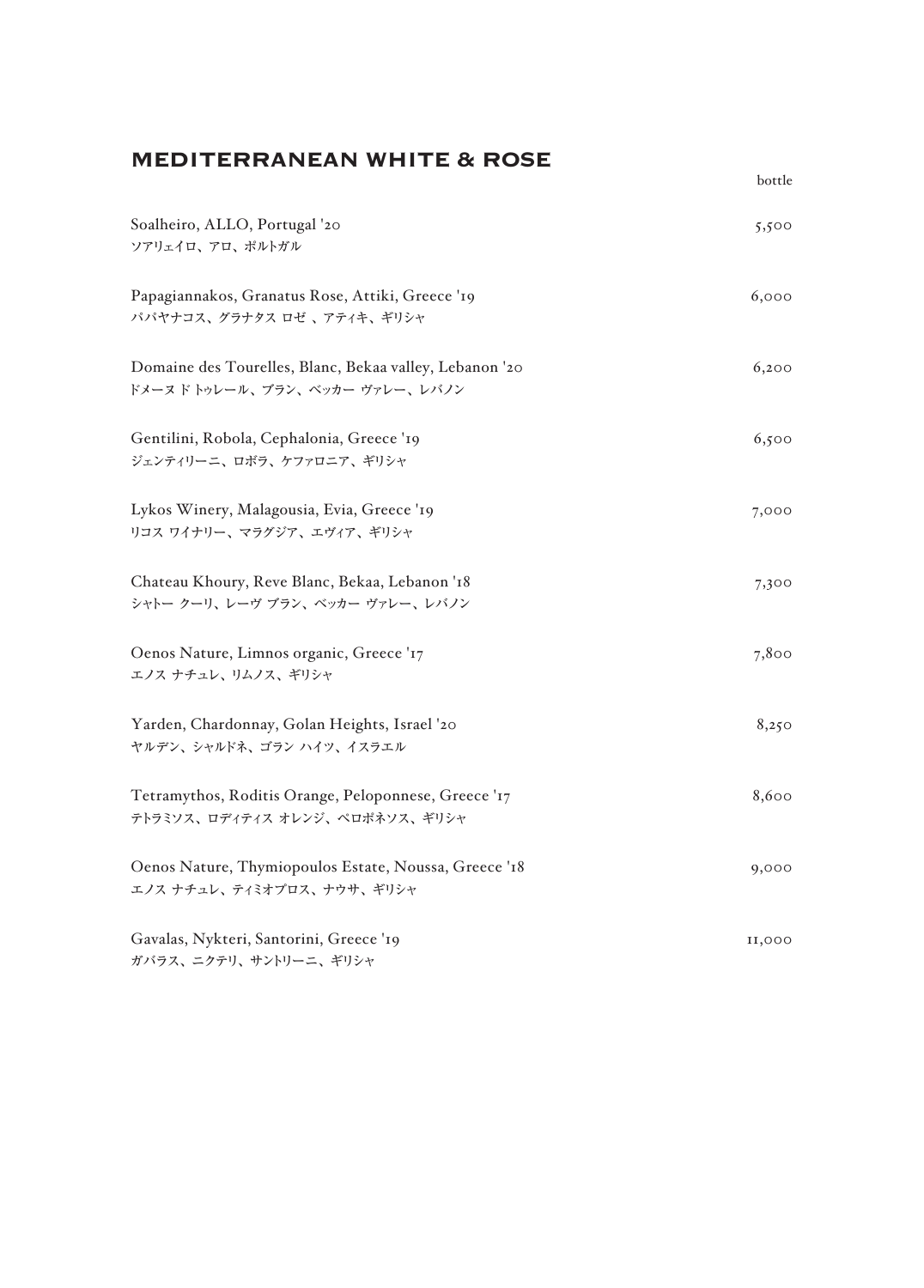#### SPANISH WHITE

| Bodegas Muga, Muga Blanco, Rioja '19<br>ボデガス ムガ、ムガ ブランコ、リオハ                 | 6,000 |
|-----------------------------------------------------------------------------|-------|
| Pazo de Villarei, Albarino, Rias Baixas '20<br>パソ デ ヴィジャレイ、アルバリーニョ、リアスバイシャス | 7,000 |
| Getariako, Txakolina, Hiruzta, Basque '20<br>ゲタリアコ、チャコリーナ、イルスタ、バスク          | 7,500 |
| Pago de los Capellanes, O Luar Do Sil '20<br>パゴ デ ロス カペジャーネス、オ ルアールド シル     | 7,800 |
| Bodegas Cota 45, UBE Miraflores'20<br>ボデガス、コタ45、ウベ ミラフローレス                  | 8,500 |
| Celler Credo, Xarello "Aloers", Penedes '16<br>セラー クレド、チャレッロ "アロエルス"、ペネデス   | 9,000 |

bottle

# ITALIAN WHITE & ORANGE

| Tenute Girolamo, La Voliera, Fiano, Puglia '20<br>テヌート ジローラモ、ラ ヴォリエラ、フィアーノ、 プーリア           | 5,000 |
|--------------------------------------------------------------------------------------------|-------|
| Valdibella, Munir, Sicilia '19<br>ヴァルディベッラ、ムニール、シチリア                                       | 5,500 |
| Alice Salento, Verdeca, Puglia '20<br>アリーチェサレント、ヴェルデカ、プーリア                                 | 6,000 |
| Maria Bortolotti, Eligio Blanco, Emilia Romagna '20<br>マリア ボルトロッティ、 エリージョ ビアンコ、 エミリア ロマーニャ | 7,000 |
| Terra Costantino, De Aetna, Etna Bianco, Siclia '16<br>テッラ コスタンティーノ デ アエトナ、エトナ ビアンコ、 シチリア  | 9,000 |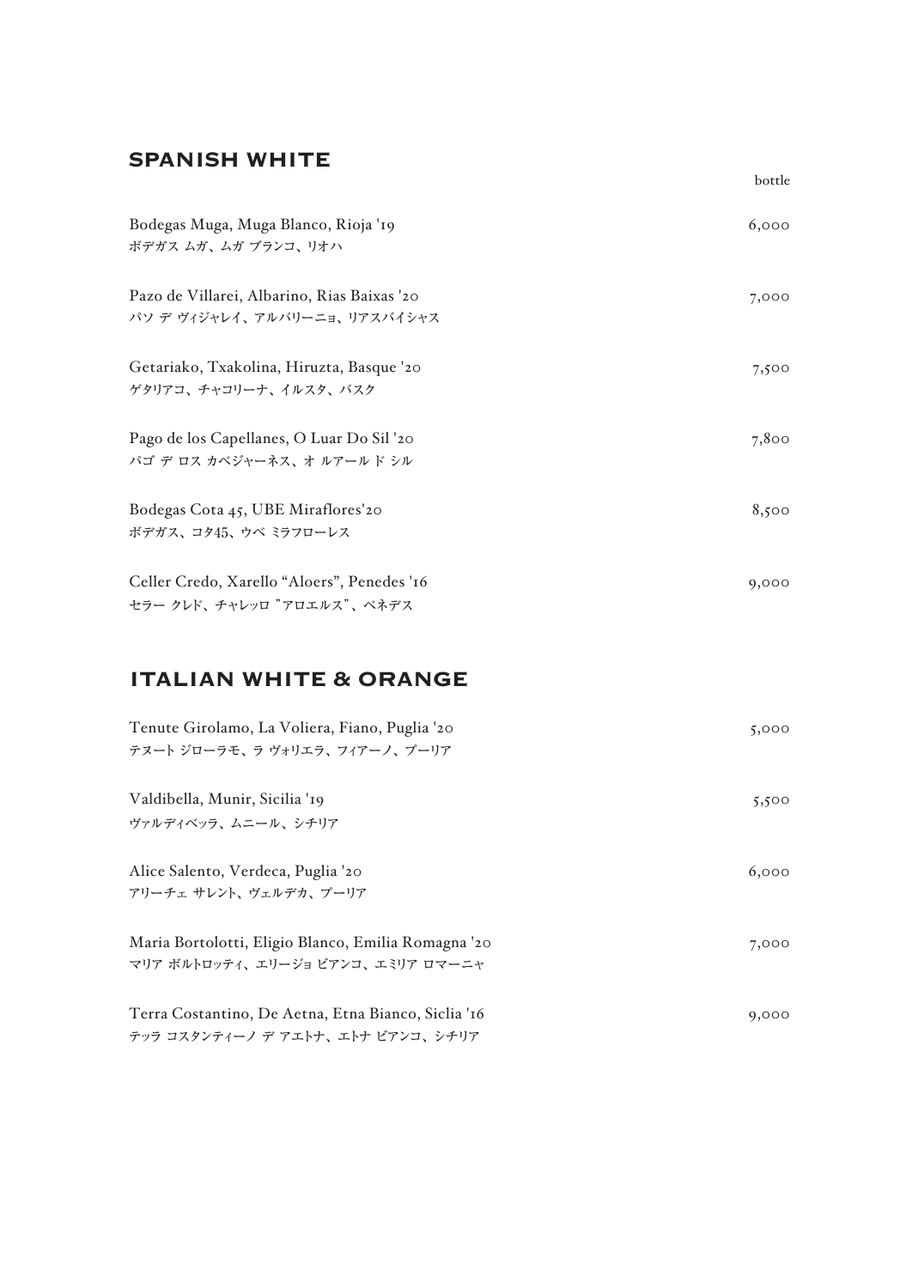# FRENCH WHITE & ROSE

| Domaine du Mage, Blanc, Cotes de Gascogne '20                      | 5,000 |
|--------------------------------------------------------------------|-------|
| ドメーヌ デュ マージュ、ブラン、ガスコーニュ                                            |       |
|                                                                    |       |
| Villa Vallombrosa, Cuvee Prunelle Rose, Provence '20               | 5,500 |
| ヴィラ ヴァロンブローザ、プルネル ロゼ、プロヴァンス                                        |       |
|                                                                    |       |
| Mas Saint Laurent, Picpoul de Pinet, Languedoc '18                 | 6,000 |
| マス サン ローラン、ピクプールド ピネ、ラングドック                                        |       |
| Coteaux de l'Ardeche, Viognier, Domaine des Granges de Mirabel '19 | 7,000 |
| コトード ラルデッシュ、ヴィオニエ、ドメーヌ デ グランジュド ミラベル                               |       |
|                                                                    |       |
| Domeine Santamaria, Tranoï Blanc, Corse '19                        | 8,000 |
| ドメーヌ サンタマリア、トラノイ ブラン、コルシカ                                          |       |
|                                                                    |       |
| Michel Savel, Les Marecos Blanc, Rhone '16                         | 9,500 |
| ミシェル サヴェル、マルコス ブラン、ローヌ                                             |       |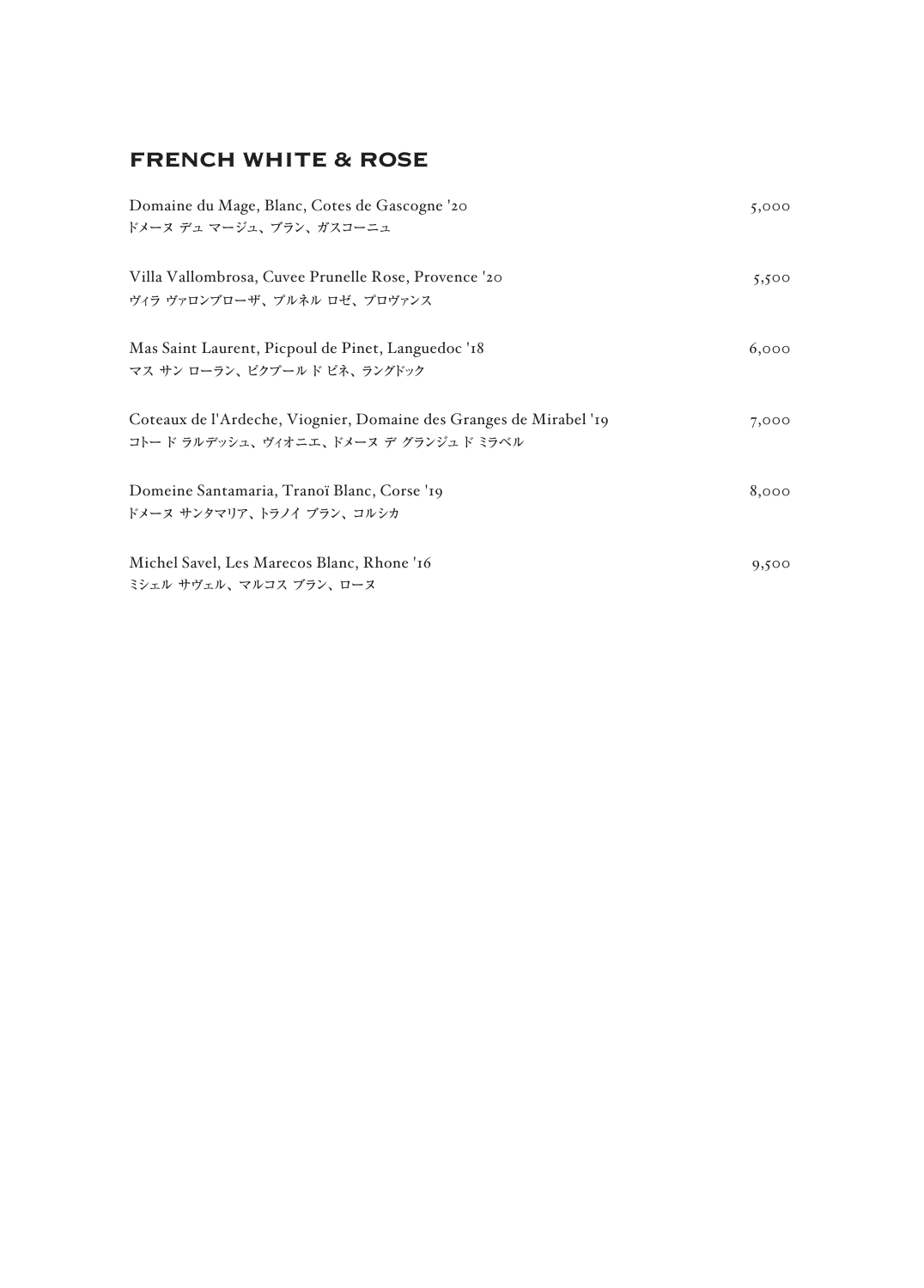# MEDITERRANEAN RED

| Filia Gi, Limniona, Karditsa, Greece '16<br>フィリア ギ、リムニオーナ、カルディツァ、ギリシャ                                  | 6,000  |
|--------------------------------------------------------------------------------------------------------|--------|
| Domaine des Tourelles, Rouge, Bekaa valley, Lebanon '19<br>ドメーヌドトゥレール、ルージュ、ベッカー ヴァレー、レバノン              | 6,800  |
| Naoussea Foundi, Xinomavro, Noussa, Greece '16<br>ナウセア フンディ、クシノマヴロ、ナウサ、ギリシャ                            | 7,000  |
| Gentilini, Eclipse, Cephalonia, Greece '17<br>ジェンティリーニ、エクリプス、ケファロニア、ギリシャ                               | 8,000  |
| Muses Estate, Mouchtaro, Greece '19<br>ミューゼス エステート、ムフタロ、ギリシャ                                           | 8,500  |
| Domaine des Tourelle, Old Vine Cinsaut, Bekaa valley, Lebanon '18<br>ドメーヌ ド トゥーレール、サンソー、ベッカー ヴァレー、レバノン | 8,900  |
| Gaia "S" Nemea, Greece' 19<br>イエア、エス、ネメア、ギリシャ                                                          | 9,000  |
| Yarden, Merlot, Golan heights, Israel '17<br>ヤルデン、メルロー、ゴラン ハイツ、イスラエル                                   | 10,000 |
| Yarden, Cabernet Sauvignon, Golan heights, Israel '18<br>ヤルデン、カベルネ ソーヴィニヨン、ゴラン ハイツ、イスラエル               | 11,000 |

bottle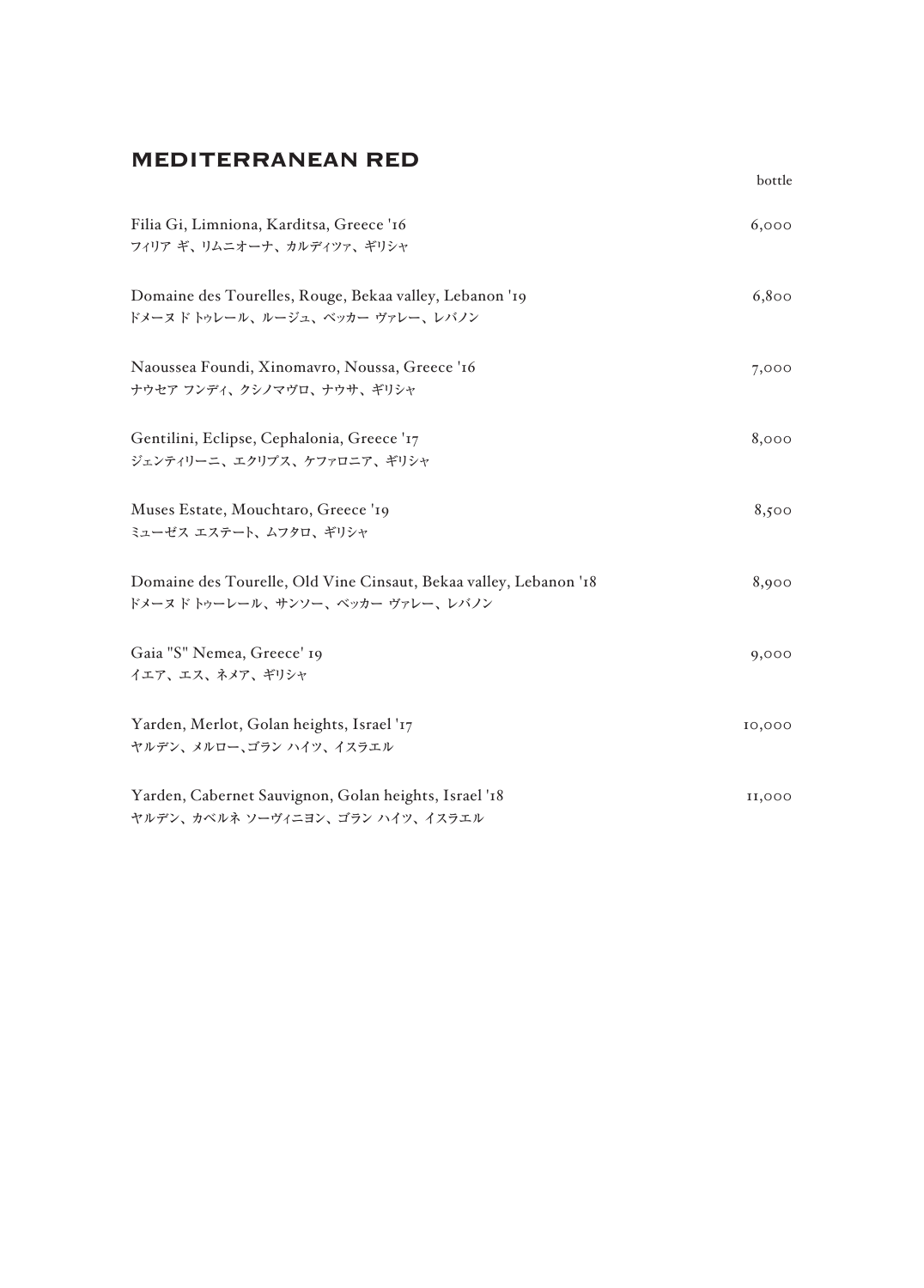#### SPANISH RED

|                                                                                                         | bottle |
|---------------------------------------------------------------------------------------------------------|--------|
| El Vinclo, Crianza, La Mancha '17<br>エル ヴィンクロ、クリアンサ、ラ マンチャ                                              | 6,500  |
| Bodegas Maranones, Treintamil Maravedies, Vinos de Madrid '17<br>ボデガ マラニョネス、トレンタミル マラヴェディエス、ビノス デ マドリッド | 7,000  |
| Petalos, Mencia, Bierzo '19<br>ペタロス、メンシア、ビエルソ                                                           | 7,500  |
| Bodegas Ribera de Pelazas, Abadengo Crianza '15<br>ボデガス リベラ デ ペラサス、アバデンゴ、クリアンサ                          | 7,800  |
| Bodegas Muga, Reserva, Rioja '16<br>ボデガス ムガ、レセルヴァ、リオハ                                                   | 8,600  |
| Telmo Rodriguez, Pegaso, Granito '13<br>テルモ ロドリゲス、ペガソ、グラニート                                             | 9,700  |
| Bodegas Luzon, Altos de Luzon, Jumilla '17<br>ボデガス ルソン、アルトス デ ルソン、フミーリャ                                 | 10,000 |
| Numanthia Termes, Numanthia, Toro '15<br>ヌマンシア テルメス、ヌマンシア、トロ                                            | 13,900 |
| Telmo Rodriguez, Matallana, Ribera del Duero '13<br>テルモ ロドリゲス、マタヤーナ、リベラ デル デュエロ                         | 17,300 |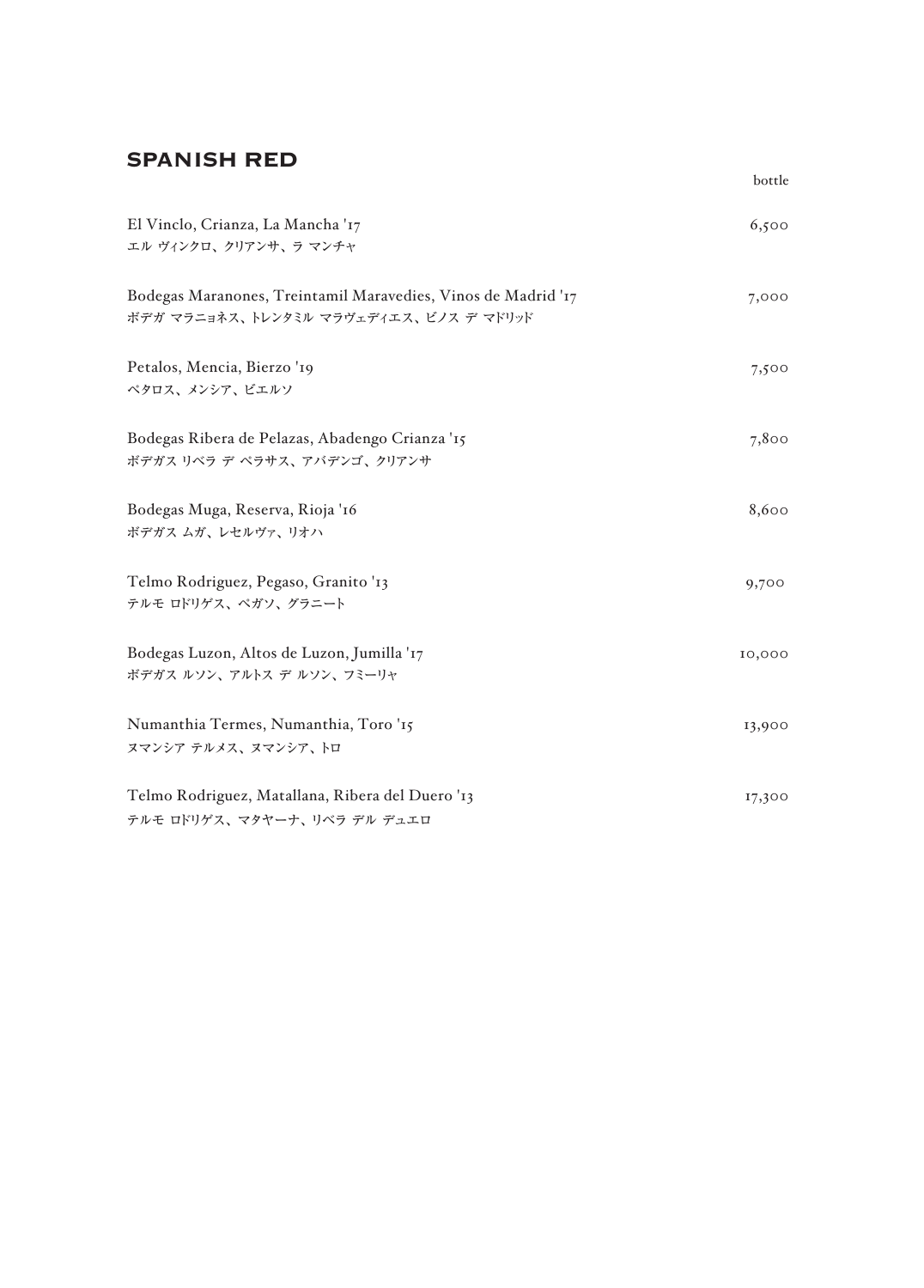#### ITALIAN RED

| Giuseppe Gabbas, Lillove, Sardegna '18         | 6,500  |
|------------------------------------------------|--------|
| ジュゼッペ ガッバス、リロヴェ、サルデーニャ                         |        |
| Cantina Tani, Donosu, Cannonau di Sardegna '18 | 7,500  |
| カンティーナ ターニ、ドノス、カンノナウ ディ サルデーニャ                 |        |
| Carolina Marengo, Frappato, Sicilia '17        | 8,000  |
| カロリーナ マレンゴ、フラッパート、シチリア                         |        |
| Roberto Sarotto, Baloro Riserva, Piemonte '17  | 9,800  |
| ロベルト サロット、バローロリゼルヴァ、ピエモンテ                      |        |
| La Pineta, Podere, Minastero, Toscana '18      | 13,000 |
| ラ ピネータ、ポデーレ、モナステーロ、トスカーナ                       |        |

bottle

#### FRENCH RED

| Laroche, Biologique, Languedoc '20<br>ラロッシェ、ビオロジック、ラングドック                                                           | 6,000  |
|---------------------------------------------------------------------------------------------------------------------|--------|
| Domaine Francois Villard, L'Appel des Sereines '19<br>ドメーヌ フランソワ ヴィラール、ラペル デ スレンヌ                                   | 7,000  |
| Chateau de Gaure, Mathis, Languedoc '20<br>シャトード ゴール、マティス、ラングドック                                                    | 8,000  |
| Domaine Alain Brumont Chateaux Montus, Madiran '16<br>ドメーヌ アラン ブリュモン、 シャトー モンテュス、 マディラン                             | 9,000  |
| M. Chapoutier, Chateauneuf-du-Pape, la Bernardine, Cotes du Rhone '16<br>M.シャプティエ、シャトーヌフ デュ パプ、ラ ベルナルディン、コート デュ ローヌ | 12,000 |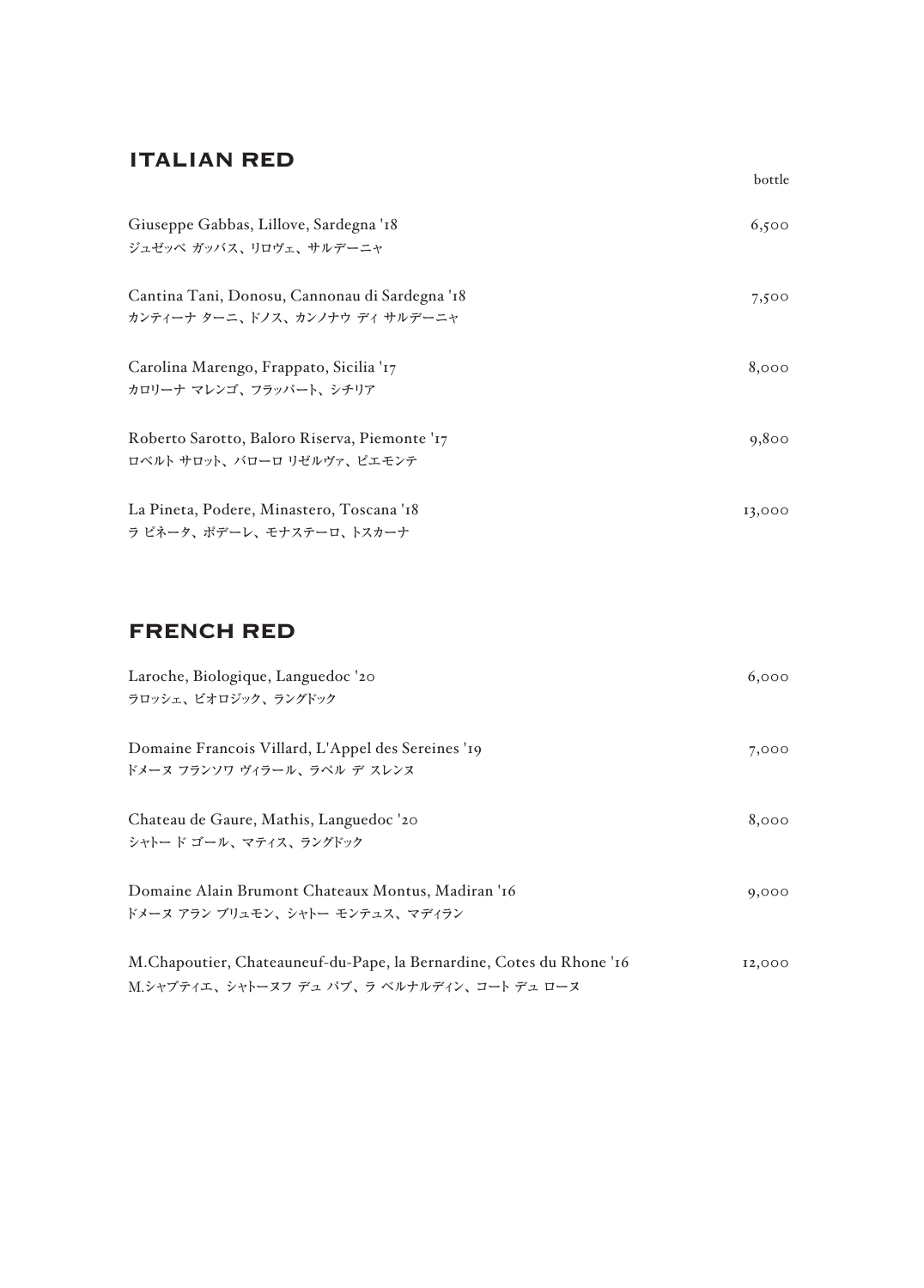# CALIFORNIA / OREGON & AUSSIE

#### **CHARDONNAY**

| Derwent, Tasmania, Australia '18<br>ダーウェント、タスマニア、オーストラリア                                                       | 12,800 |
|----------------------------------------------------------------------------------------------------------------|--------|
| Arnot Roberts, Trout Gulch Vineyard, Santa Cruz Mountains, California '18<br>アルノー ロバーツ、トラウト ガルチ ヴィンヤード、カリフォルニア | 14,000 |
| Ch.Igai Takaha, Tokimeki, Santa Barbara, California '16<br>シャトー イガイ タカハ、トキメキ、サンタ バーバラ、カリフォルニア                  | 15,500 |
| Rochioli Estate, Russian River V alley, Sonoma, California '19<br>ロキオリ エステート、ルシアン リヴァー ヴァレー、ソノマ、カリフォルニア        | 18,800 |
| <b>PINOT NOIR</b>                                                                                              |        |
| Sokol Blosser, Dundee Hill, Oregon '18<br>ソーコル ブロッサー、ダンディーヒル、オレゴン                                              | 10,000 |
| Hitching Post, Cork Dancer, Santa Barbara, California '17<br>ヒッチング ポスト、コルク ダンサー、サンタ バーバラ、カリフォルニア               | 12,000 |
| Curly Flat, Macedon Ranges, Australia '15<br>カーリー フラット、マセドン レンジ、オーストラリア                                        | 13,500 |
| <b>NAPA CABERNET SAUVIGNON</b>                                                                                 |        |
| Pahlmeyer, Jason Red '17<br>パルメイヤー、ジェイソンレッド                                                                    | 16,500 |
| Freemark Abbey '16<br>フリーマーク アビー                                                                               | 18,000 |
| Ramey '15<br>レイミー                                                                                              | 19,000 |